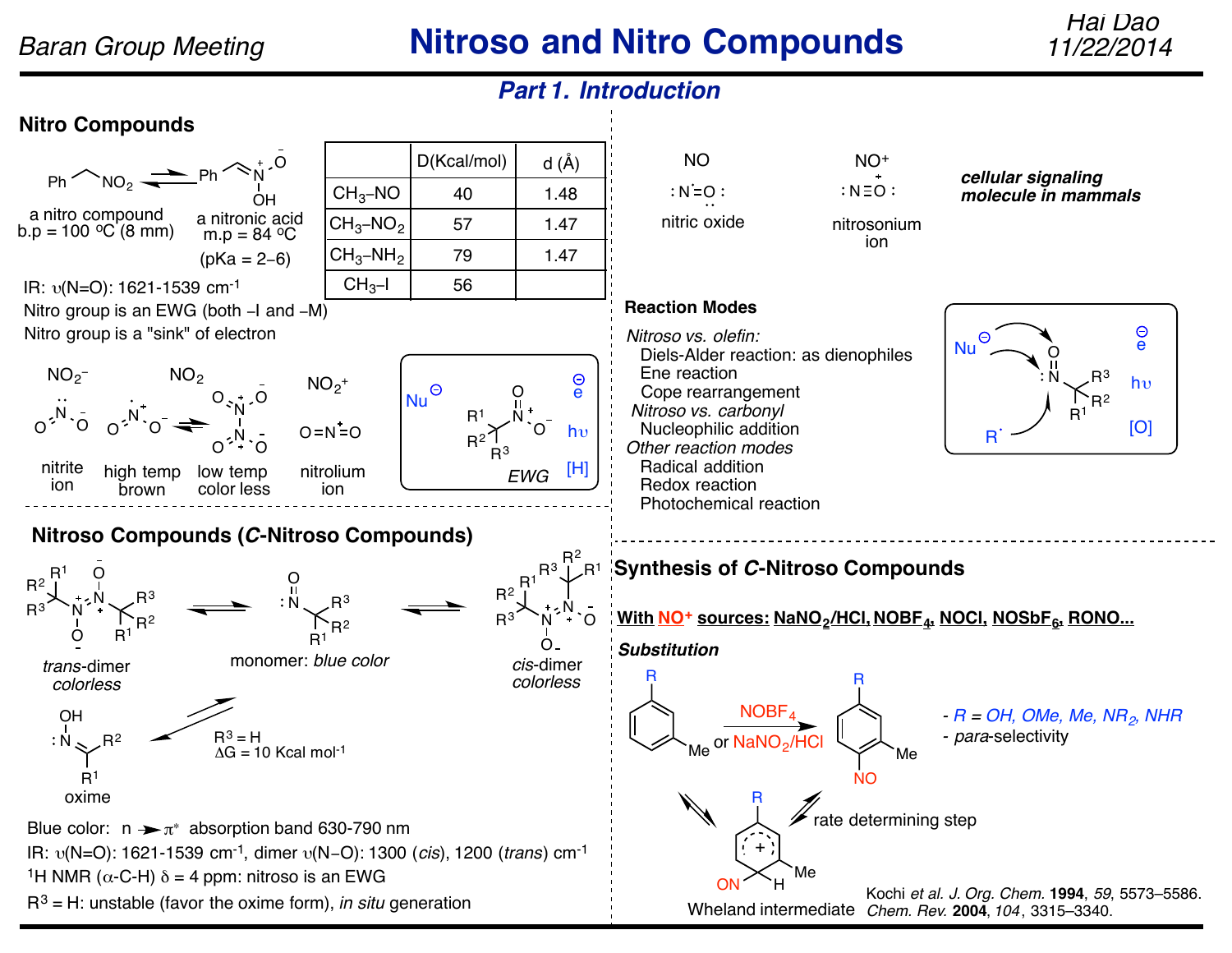# *Baran Group Meeting* **Nitroso and Nitro Compounds** *11/22/2014*

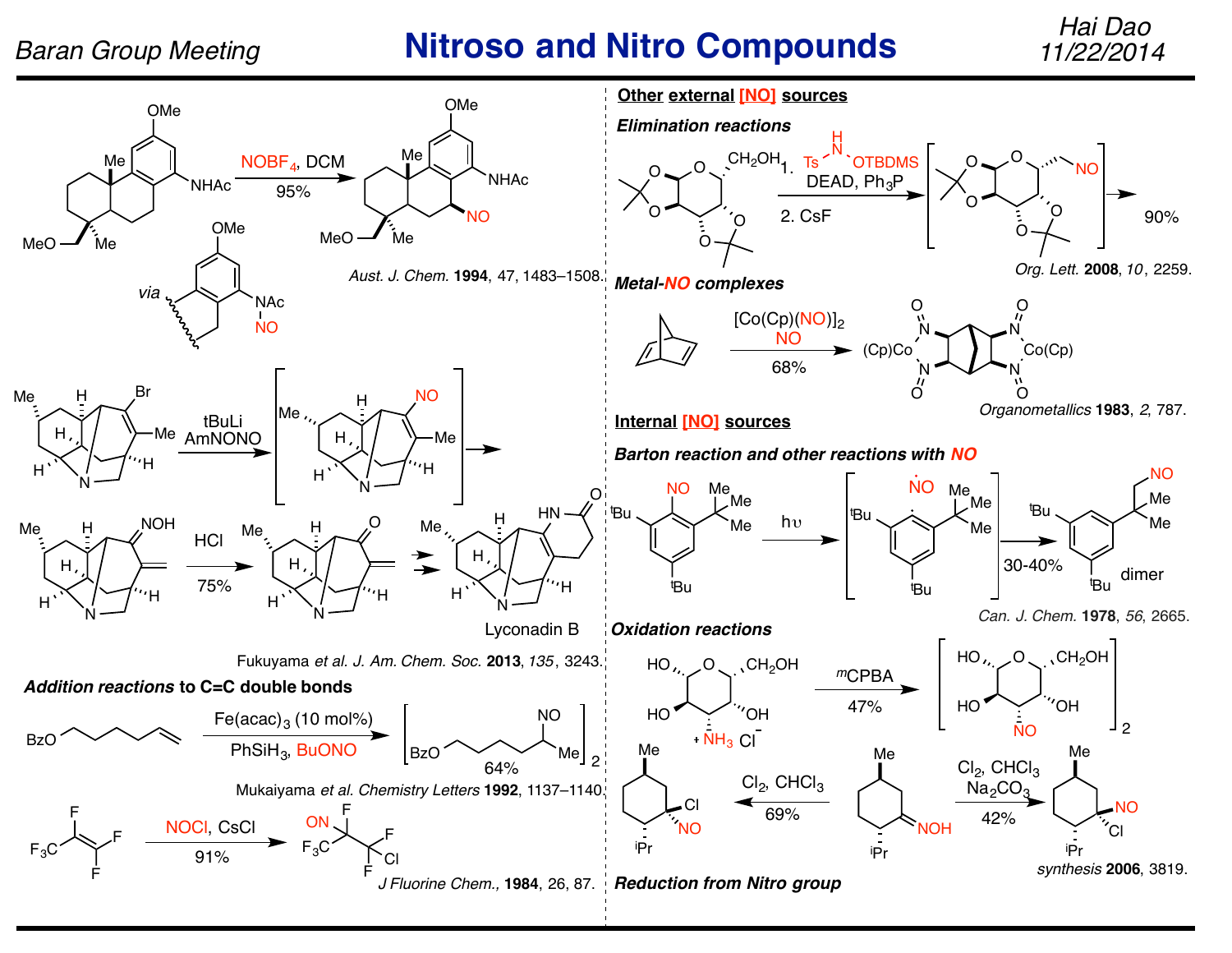## *Baran Group Meeting* **Nitroso and Nitro Compounds**

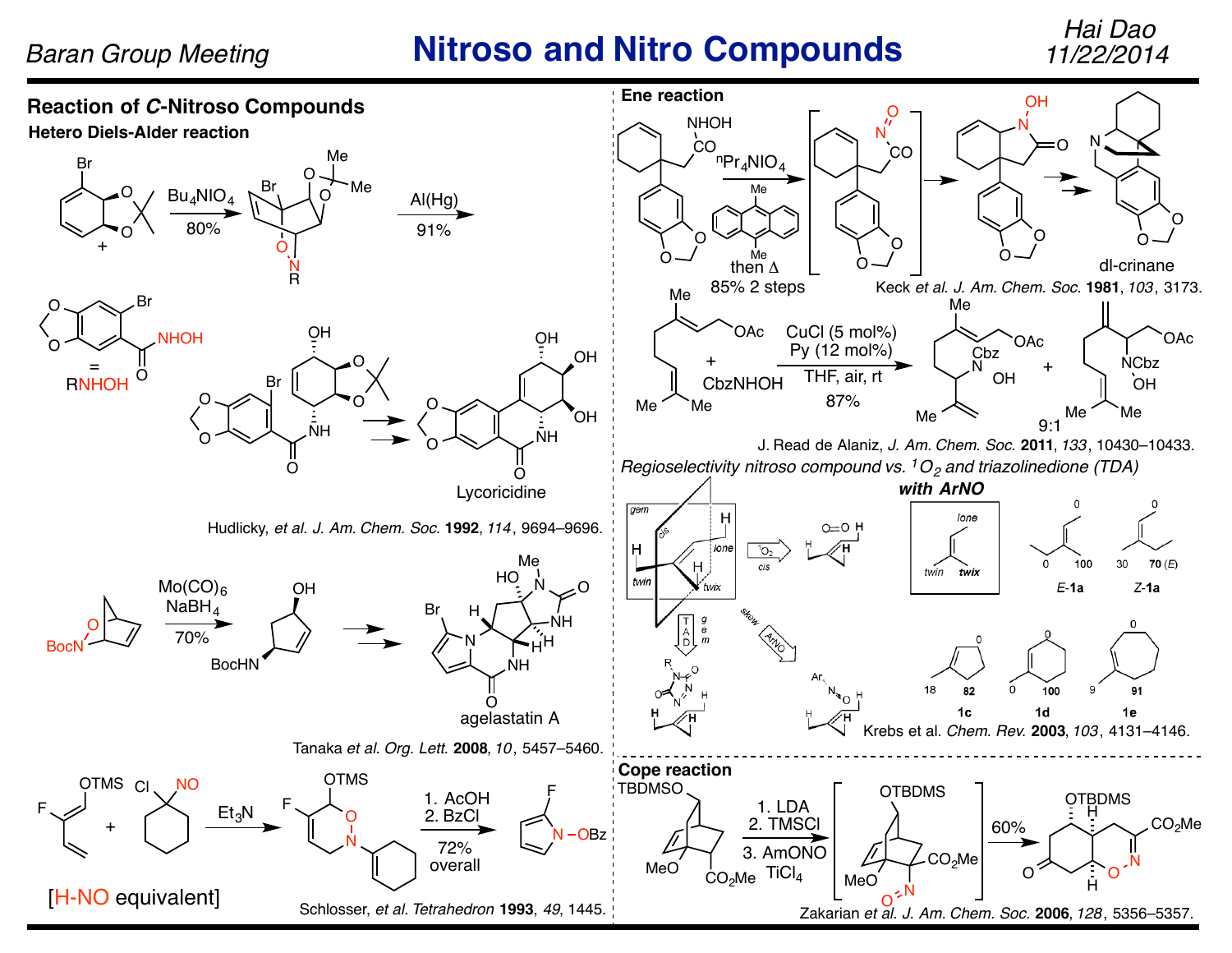# *Baran Group Meeting* **<b>Nitroso and Nitro Compounds**

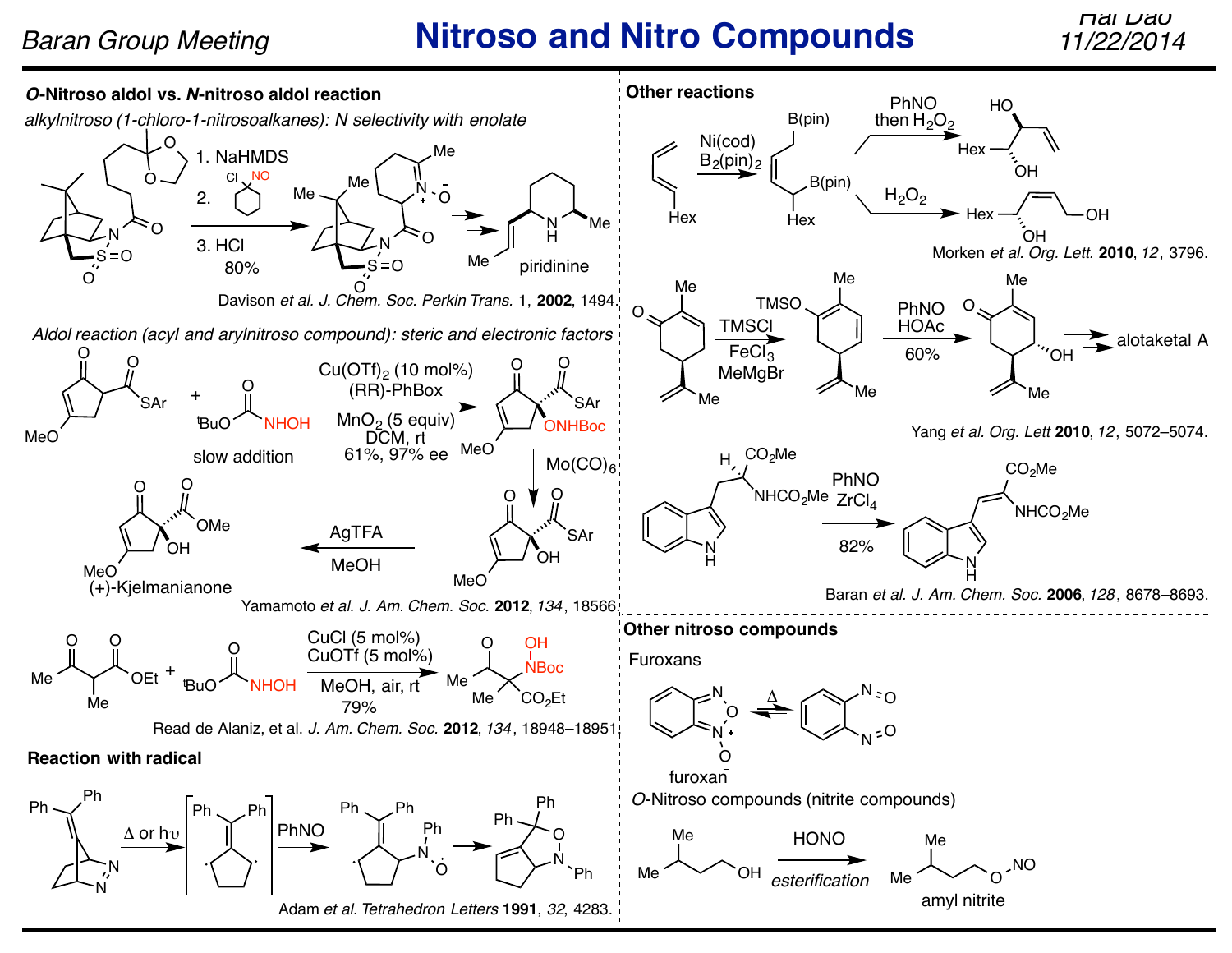# *Baran Group Meeting* **Nitroso and Nitro Compounds** *11/22/2014*

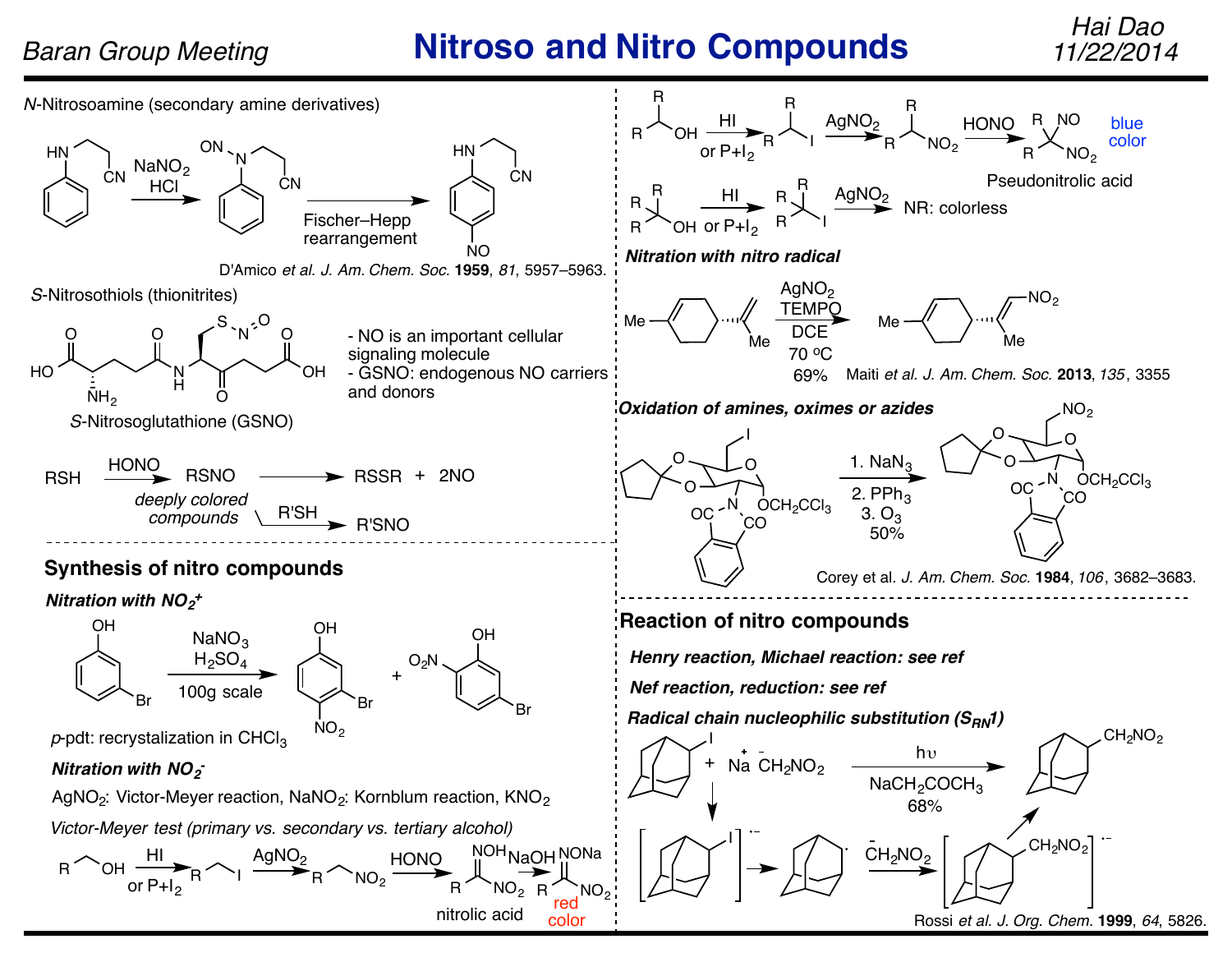## *Baran Group Meeting* **Nitroso and Nitro Compounds** *11/22/2014*